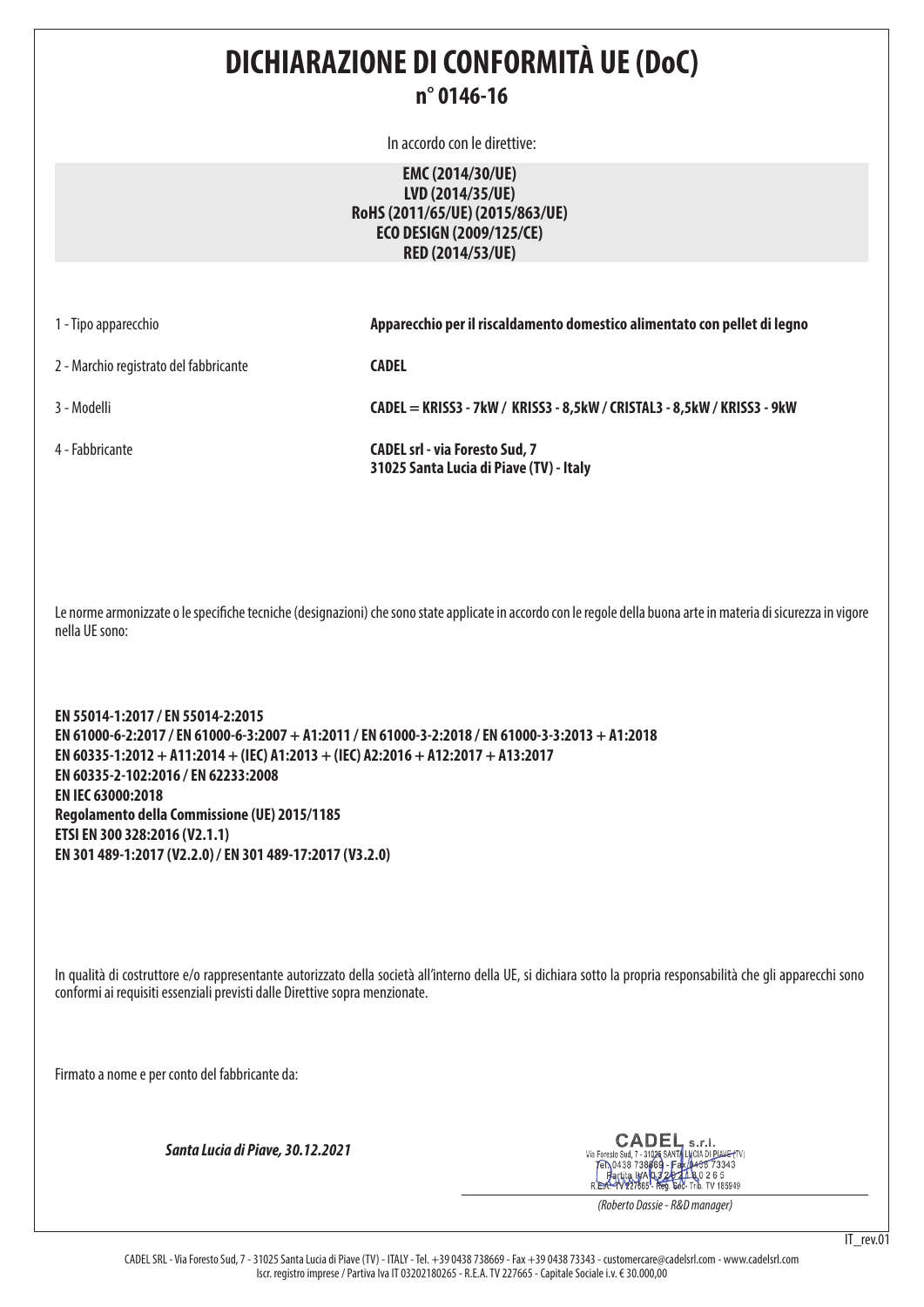## **DÉCLARATION DE CONFORMITÉ UE n° 0146-16**

Conformément aux directives:

**EMC (2014/30/UE) LVD (2014/35/UE) RoHS (2011/65/UE) (2015/863/UE) ECO DESIGN (2009/125/CE) RED (2014/53/UE)**

| 1 - Type d'appareil                 | Appareil de chauffage domestique alimenté par des granulés de bois               |
|-------------------------------------|----------------------------------------------------------------------------------|
| 2 - Marque enregistrée du fabricant | <b>CADEL</b>                                                                     |
| 3 - Modèles                         | CADEL = KRISS3 - 7kW / KRISS3 - 8,5kW / CRISTAL3 - 8,5kW / KRISS3 - 9kW          |
| 4 - Fabricant                       | <b>CADEL srl - via Foresto Sud, 7</b><br>31025 Santa Lucia di Piave (TV) - Italy |

Les normes harmonisées ou les spécifications techniques (désignations) qui ont été appliquées conformément aux règles de l'art en matière de sécurité applicables dans l'UE sont les suivantes:

**EN 55014-1:2017 / EN 55014-2:2015 EN 61000-6-2:2017 / EN 61000-6-3:2007 + A1:2011 / EN 61000-3-2:2018 / EN 61000-3-3:2013 + A1:2018 EN 60335-1:2012 + A11:2014 + (IEC) A1:2013 + (IEC) A2:2016 + A12:2017 + A13:2017 EN 60335-2-102:2016 / EN 62233:2008 EN IEC 63000:2018 Règlement de la Commission (UE) 2015/1185 ETSI EN 300 328:2016 (V2.1.1) EN 301 489-1:2017 (V2.2.0) / EN 301 489-17:2017 (V3.2.0)**

En qualité de fabricant et/ou de représentant autorisé de la société dans l'UE, je déclare sous mon entière responsabilité que les appareils sont conformes aux exigences essentielles prévues par les Directives susmentionnées.

Signé au nom et pour le compte du fabricant par:

*Santa Lucia di Piave, 30.12.2021*

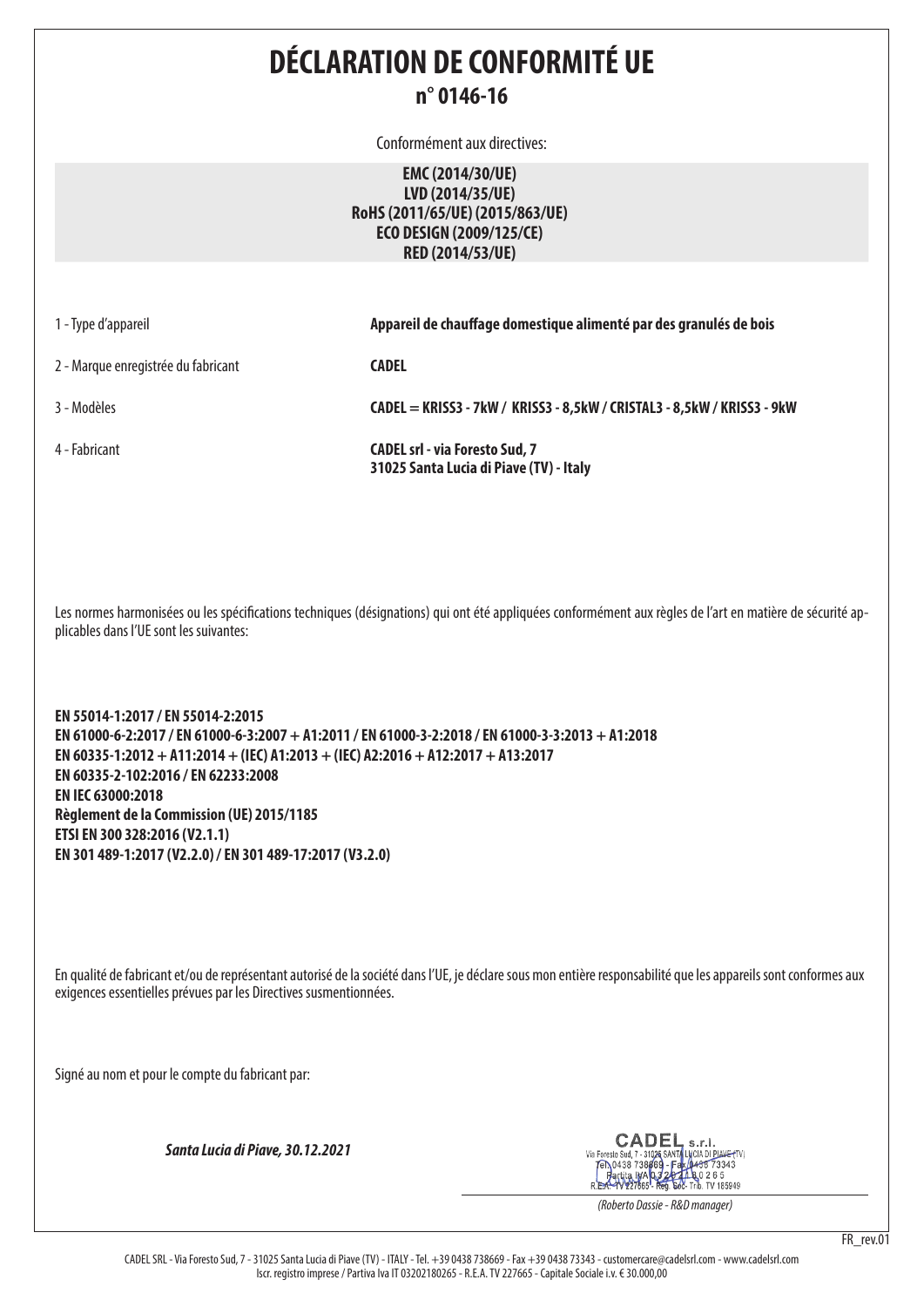## **EU-KONFORMITÄTSERKLÄRUNG n° 0146-16**

In Übereinstimmung mit den Richtlinien:

**EMC (2014/30/EU) LVD (2014/35/EU) RoHS (2011/65/UE) (2015/863/UE) ECO DESIGN (2009/125/EC) RED (2014/53/EU)**

| 1 - Gerätetyp                                  | Mit Holzpellets betriebenes Haushaltsheizgerät                                   |
|------------------------------------------------|----------------------------------------------------------------------------------|
| 2 - Eingetragenes Warenzeichen des Herstellers | <b>CADEL</b>                                                                     |
| 3 - Modelle                                    | CADEL = KRISS3 - 7kW / KRISS3 - 8,5kW / CRISTAL3 - 8,5kW / KRISS3 - 9kW          |
| 4 - Hersteller                                 | <b>CADEL srl - via Foresto Sud, 7</b><br>31025 Santa Lucia di Piave (TV) - Italy |

Die harmonisierten Normen oder technischen Spezifikationen (Bestimmungen), die in Übereinstimmung mit den in der EU anerkannten Regeln der Technik angewandt wurden, sind:

**EN 55014-1:2017 / EN 55014-2:2015 EN 61000-6-2:2017 / EN 61000-6-3:2007 + A1:2011 / EN 61000-3-2:2018 / EN 61000-3-3:2013 + A1:2018 EN 60335-1:2012 + A11:2014 + (IEC) A1:2013 + (IEC) A2:2016 + A12:2017 + A13:2017 EN 60335-2-102:2016 / EN 62233:2008 EN IEC 63000:2018 Verordnung der Kommission (EU) 2015/1185 ETSI EN 300 328:2016 (V2.1.1) EN 301 489-1:2017 (V2.2.0) / EN 301 489-17:2017 (V3.2.0)**

In meiner Eigenschaft als Hersteller und/oder bevollmächtigter Vertreter der innerhalb der EWG tätigen Firma erkläre ich hiermit eigenverantwortlich, dass die Geräte den grundsätzlichen, von den oben erwähnten Richtlinien geforderten Anforderungen entsprechen.

Unterzeichnet im Namen und im Auftrag des Herstellers von:

*Santa Lucia di Piave, 30.12.2021*

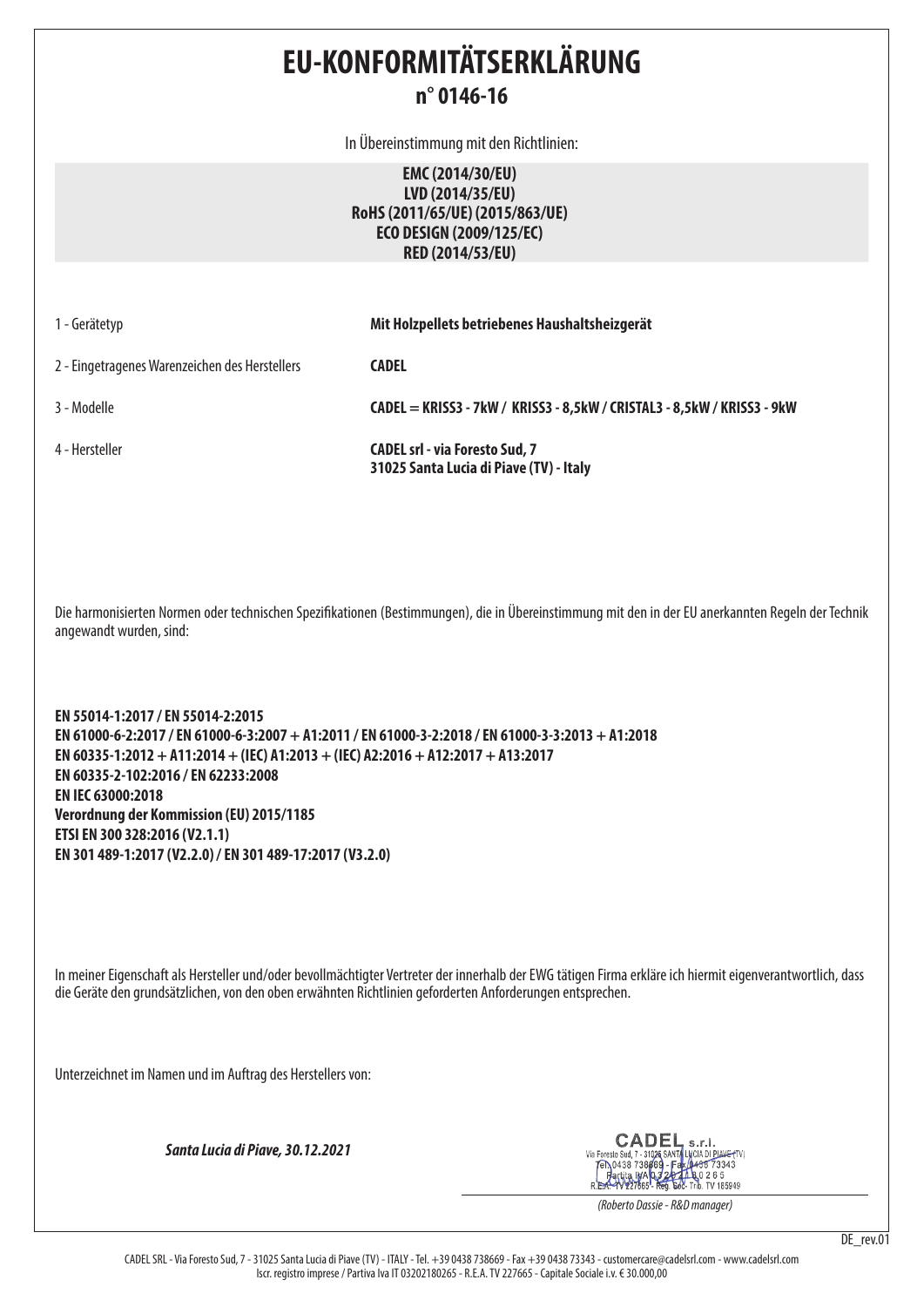## **EU DECLARATION OF CONFORMITY n° 0146-16**

According to the directives:

**EMC (2014/30/EU) LVD (2014/35/EU) RoHS (2011/65/UE) (2015/863/UE) ECO DESIGN (2009/125/EC) RED (2014/53/EU)**

| 1 - Type of appliance | Residencial space heating appliance fired by wood pellets                        |
|-----------------------|----------------------------------------------------------------------------------|
| 2 - Trademark         | <b>CADEL</b>                                                                     |
| 3 - Models            | CADEL = KRISS3 - 7kW / KRISS3 - 8,5kW / CRISTAL3 - 8,5kW / KRISS3 - 9kW          |
| 4 - Manufacturer      | <b>CADEL srl - via Foresto Sud, 7</b><br>31025 Santa Lucia di Piave (TV) - Italy |

The following harmonised standards or technical specifications (designations) which comply withgood engineering practice in safety matters in force within the EU have been applied

**EN 55014-1:2017 / EN 55014-2:2015 EN 61000-6-2:2017 / EN 61000-6-3:2007 + A1:2011 / EN 61000-3-2:2018 / EN 61000-3-3:2013 + A1:2018 EN 60335-1:2012 + A11:2014 + (IEC) A1:2013 + (IEC) A2:2016 + A12:2017 + A13:2017 EN 60335-2-102:2016 / EN 62233:2008 EN IEC 63000:2018 Commission Regulation (EU) 2015/1185 ETSI EN 300 328:2016 (V2.1.1) EN 301 489-1:2017 (V2.2.0) / EN 301 489-17:2017 (V3.2.0)**

As manufacture and/or authorised representative within EU, we declare under our sole responsibility that the equipments follow the essential requirements foreseen by above mentioned Directives.

Signed in the name and on behalf of the manufacturer by:

*Santa Lucia di Piave, 30.12.2021*

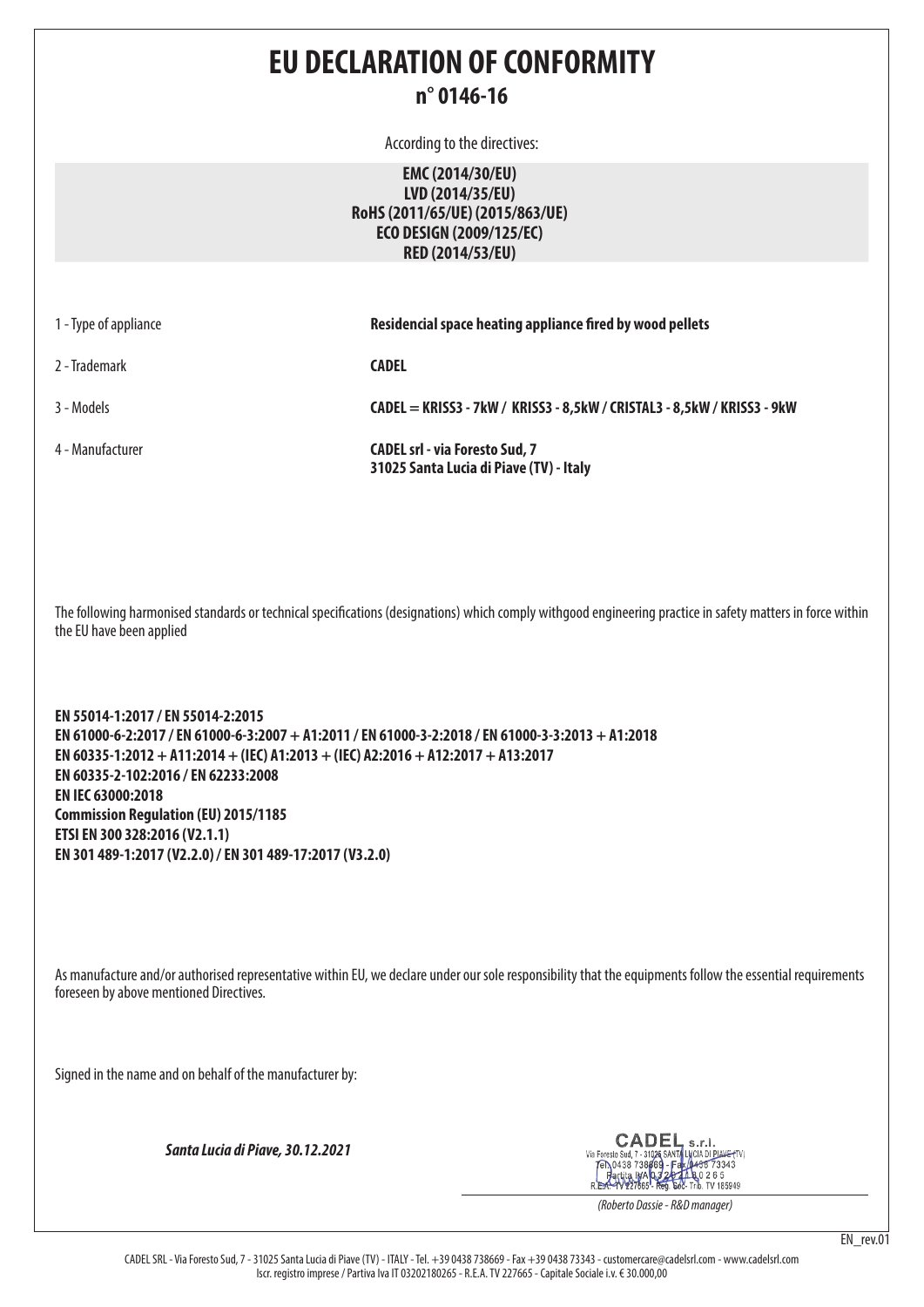## **EU-CONFORMITEITSVERKLARING n° 0146-16**

Overeenkomstig de richtlijnen:

**EMC (2014/30/EU) LVD (2014/35/EU) RoHS (2011/65/UE) (2015/863/UE) ECO DESIGN (2009/125/EC) RED (2014/53/EU)**

| 1 - Type toestel                              | Toestel voor de huishoudelijke verwarming gevoed met houtpellets                 |
|-----------------------------------------------|----------------------------------------------------------------------------------|
| 2 - Geregistreerde merknaam door de fabrikant | CADEL                                                                            |
| 3 - Modellen                                  | CADEL = KRISS3 - 7kW / KRISS3 - 8,5kW / CRISTAL3 - 8,5kW / KRISS3 - 9kW          |
| 4 - Fabrikant                                 | <b>CADEL srl - via Foresto Sud, 7</b><br>31025 Santa Lucia di Piave (TV) - Italy |

De geharmoniseerde normen of de specifieke technieken (aanduidingen) die zijn toegepast in overeenstemming met de regels van goed vakmanschap op het gebied van veiligheid van kracht in de EU zijn:

**EN 55014-1:2017 / EN 55014-2:2015 EN 61000-6-2:2017 / EN 61000-6-3:2007 + A1:2011 / EN 61000-3-2:2018 / EN 61000-3-3:2013 + A1:2018 EN 60335-1:2012 + A11:2014 + (IEC) A1:2013 + (IEC) A2:2016 + A12:2017 + A13:2017 EN 60335-2-102:2016 / EN 62233:2008 EN IEC 63000:2018 Verordening van de Commissie (EU) 2015/1185 ETSI EN 300 328:2016 (V2.1.1) EN 301 489-1:2017 (V2.2.0) / EN 301 489-17:2017 (V3.2.0)**

In de hoedanigheid van fabrikant en/of bevoegd vertegenwoordiger van de onderneming binnen de EU, wordt onder de eigen verantwoordelijkheid verklaard dat de toestellen conform zijn aan de essentiële eisen voorzien door de bovengenoemde Richtlijnen.

Getekend in naam en voor rekening van de fabrikant door:

*Santa Lucia di Piave, 30.12.2021*

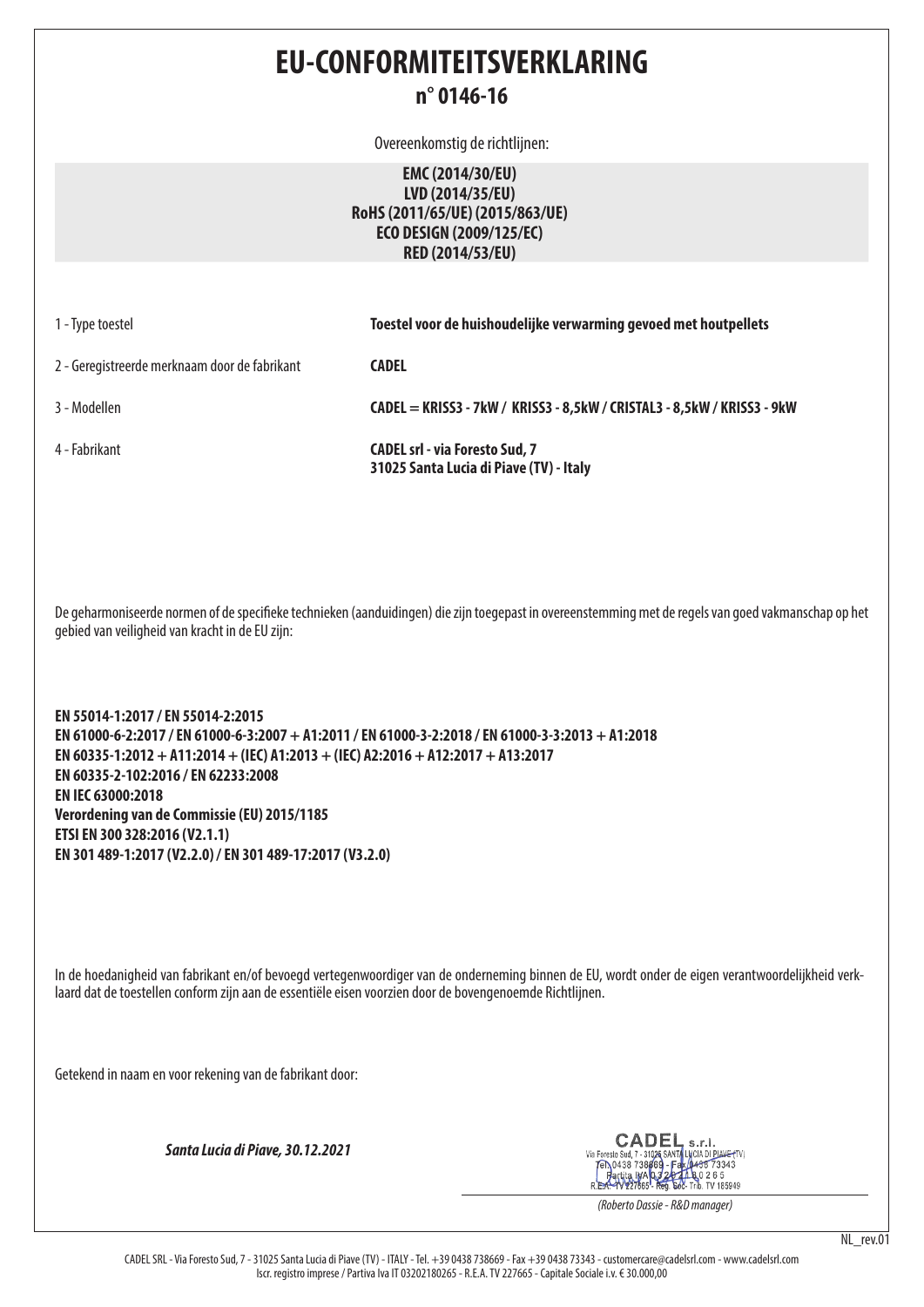## **EU-OVERENSSTEMMELSESERKLÆRING**

#### **n° 0146-16**

I overensstemmelse med direktiverne:

**EMC (2014/30/EU) LVD (2014/35/EU) RoHS (2011/65/UE) (2015/863/UE) ECO DESIGN (2009/125/EC) RED (2014/53/EU)**

| 1 - Type apparat                        | Apparat fyret med træpiller til opvarmning i hjemmet                             |
|-----------------------------------------|----------------------------------------------------------------------------------|
| 2 - Producentens registrerede varemærke | <b>CADEL</b>                                                                     |
| 3 - Modeller                            | CADEL = KRISS3 - 7kW / KRISS3 - 8,5kW / CRISTAL3 - 8,5kW / KRISS3 - 9kW          |
| 4 - Producent                           | <b>CADEL srl - via Foresto Sud, 7</b><br>31025 Santa Lucia di Piave (TV) - Italy |

De harmoniserede standarder eller tekniske specifikationer (betegnelser) vedrørende sikkerhed, der er gældende i EU og anvendt i overensstemmelse med reglerne for god praksis, er følgende:

**EN 55014-1:2017 / EN 55014-2:2015 EN 61000-6-2:2017 / EN 61000-6-3:2007 + A1:2011 / EN 61000-3-2:2018 / EN 61000-3-3:2013 + A1:2018 EN 60335-1:2012 + A11:2014 + (IEC) A1:2013 + (IEC) A2:2016 + A12:2017 + A13:2017 EN 60335-2-102:2016 / EN 62233:2008 EN IEC 63000:2018 Kommissionens forordning (EU) 2015/1185 ETSI EN 300 328:2016 (V2.1.1) EN 301 489-1:2017 (V2.2.0) / EN 301 489-17:2017 (V3.2.0)**

Som producent og/eller autoriseret repræsentant for virksomheden hjemhørende inden for EU, erklærer vi på eget ansvar, at apparaterne er i overensstemmelse med de væsentligste krav i de ovennævnte direktiver.

Underskrevet for fabrikanten og på dennes vegne af:

*Santa Lucia di Piave, 30.12.2021*

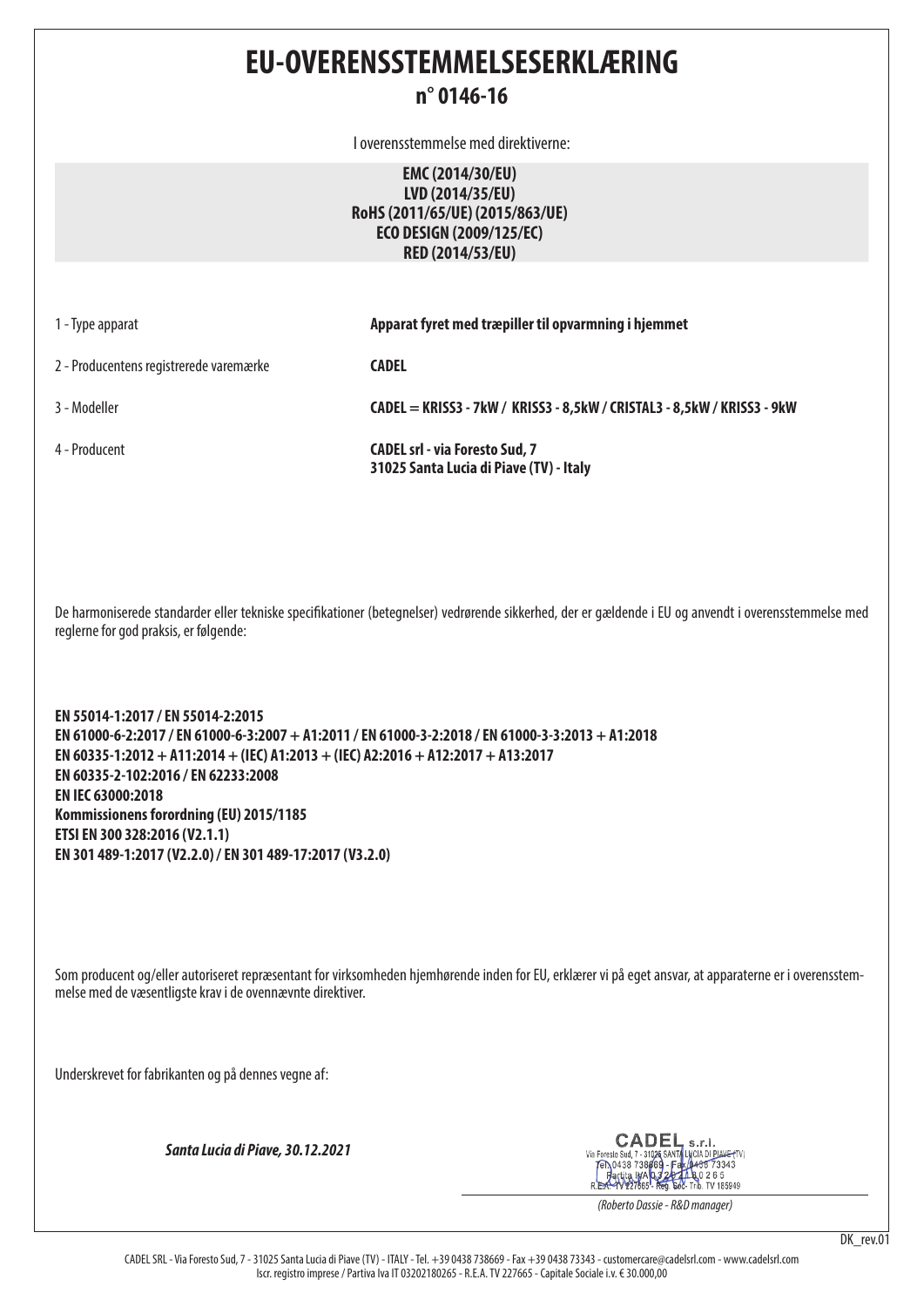**DECLARACIÓN DE CONFORMIDAD UE n° 0146-16**

En conformidad con las directivas:

**EMC (2014/30/UE) LVD (2014/35/UE) RoHS (2011/65/UE) (2015/863/UE) ECO DESIGN (2009/125/CE) RED (2014/53/UE)**

| 1 - Tipo de aparato |  |
|---------------------|--|
|                     |  |

1 - Tipo de aparato **Aparato para la calefacción doméstica alimentado con pellets de madera**

2 - Marca registrada del fabricante **CADEL**

3 - Modelos **CADEL = KRISS3 - 7kW / KRISS3 - 8,5kW / CRISTAL3 - 8,5kW / KRISS3 - 9kW**

4 - Fabricante **CADEL srl - via Foresto Sud, 7 31025 Santa Lucia di Piave (TV) - Italy**

Las normas armonizadas o las especificaciones técnicas (designaciones) vigentes en la UE que se han aplicado de acuerdo con las normas de buenas prácticas en materia de seguridad son:

**EN 55014-1:2017 / EN 55014-2:2015 EN 61000-6-2:2017 / EN 61000-6-3:2007 + A1:2011 / EN 61000-3-2:2018 / EN 61000-3-3:2013 + A1:2018 EN 60335-1:2012 + A11:2014 + (IEC) A1:2013 + (IEC) A2:2016 + A12:2017 + A13:2017 EN 60335-2-102:2016 / EN 62233:2008 EN IEC 63000:2018 Reglamento de la Comisión (UE) 2015/1185 ETSI EN 300 328:2016 (V2.1.1) EN 301 489-1:2017 (V2.2.0) / EN 301 489-17:2017 (V3.2.0)**

En calidad de fabricante y/o representante autorizado de la sociedad dentro de la UE, declara bajo su responsabilidad que los equipos cumplen con los requisitos esenciales previstos por las Directivas anteriormente mencionadas.

Firmado a nombre y por cuenta del fabricante por:

*Santa Lucia di Piave, 30.12.2021*

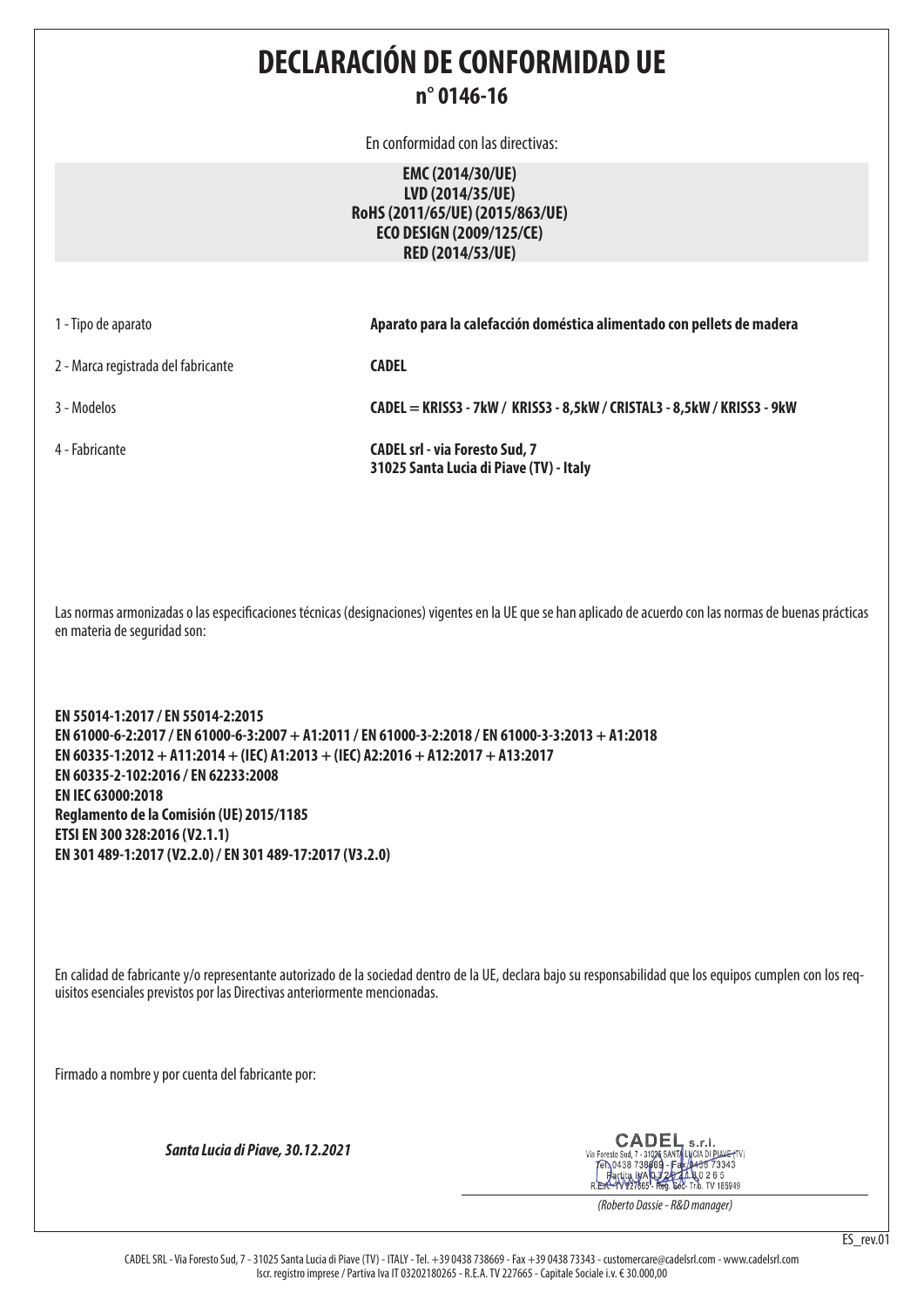| Aparelho para o aquecimento doméstico alimentado com pellets de madeira                                                                                                                                                                                                                                                                                                                                                                                                                                                                                                          |  |  |
|----------------------------------------------------------------------------------------------------------------------------------------------------------------------------------------------------------------------------------------------------------------------------------------------------------------------------------------------------------------------------------------------------------------------------------------------------------------------------------------------------------------------------------------------------------------------------------|--|--|
|                                                                                                                                                                                                                                                                                                                                                                                                                                                                                                                                                                                  |  |  |
|                                                                                                                                                                                                                                                                                                                                                                                                                                                                                                                                                                                  |  |  |
|                                                                                                                                                                                                                                                                                                                                                                                                                                                                                                                                                                                  |  |  |
| As normas harmonizadas ou especificações técnicas (designações) que foram aplicadas de acordo com as leis em vigor na UE sobre a segurança são:<br>EN 55014-1:2017 / EN 55014-2:2015<br>EN 61000-6-2:2017 / EN 61000-6-3:2007 + A1:2011 / EN 61000-3-2:2018 / EN 61000-3-3:2013 + A1:2018<br>EN 60335-1:2012 + A11:2014 + (IEC) A1:2013 + (IEC) A2:2016 + A12:2017 + A13:2017<br>EN 60335-2-102:2016 / EN 62233:2008<br>EN IEC 63000:2018<br>Regulamento da Comissão (UE) 2015/1185<br>ETSI EN 300 328:2016 (V2.1.1)<br>EN 301 489-1:2017 (V2.2.0) / EN 301 489-17:2017 (V3.2.0) |  |  |
| Como fabricante e ou representante autorizado da sociedade na UE, declaramos sob a nossa própria responsabilidade que os aparelhos estão em conformi-<br>dade com os requisitos essenciais das diretivas acima mencionadas.<br>Assinado com nome e por conta do fabricante de:                                                                                                                                                                                                                                                                                                   |  |  |
|                                                                                                                                                                                                                                                                                                                                                                                                                                                                                                                                                                                  |  |  |
|                                                                                                                                                                                                                                                                                                                                                                                                                                                                                                                                                                                  |  |  |
|                                                                                                                                                                                                                                                                                                                                                                                                                                                                                                                                                                                  |  |  |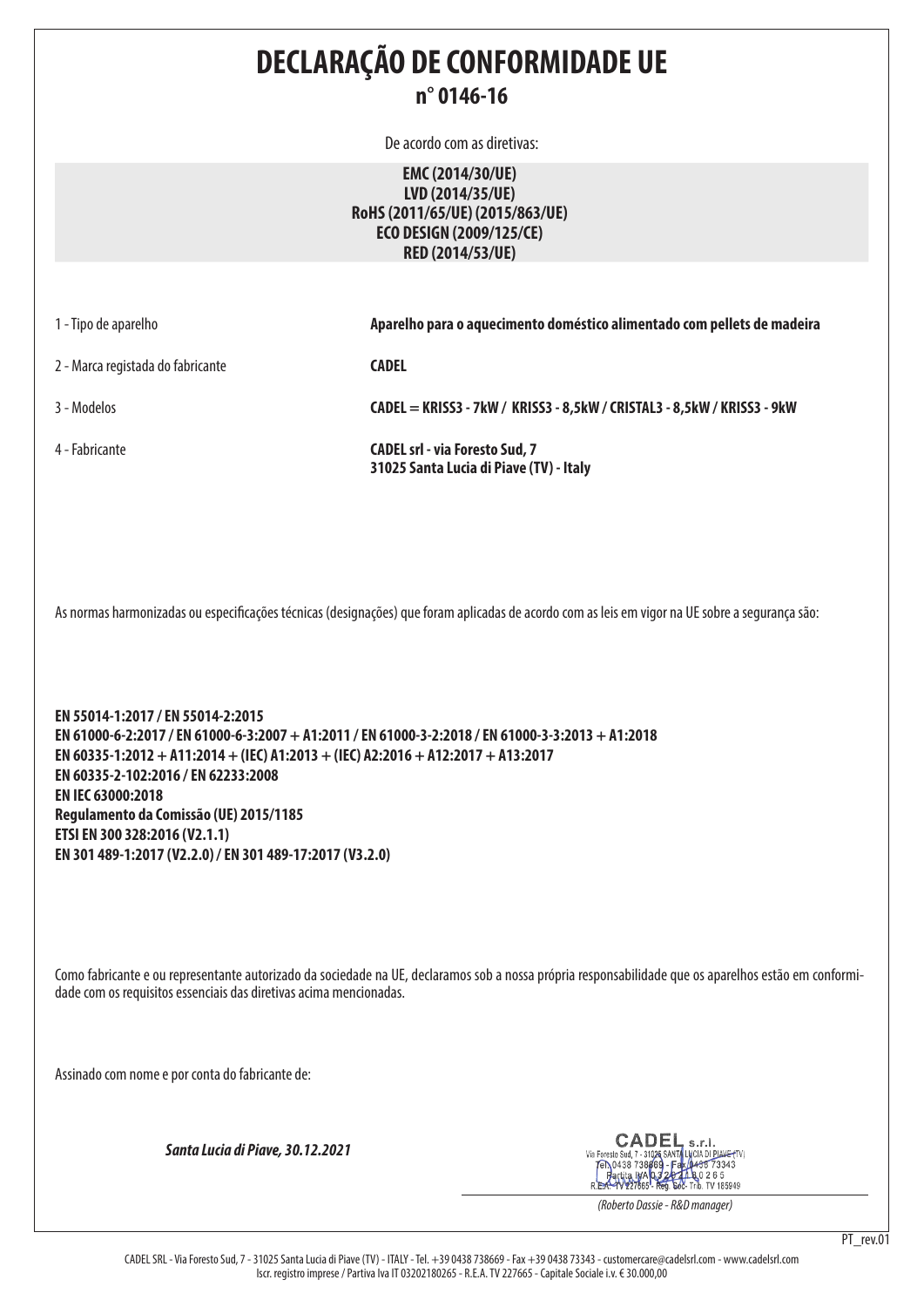## **ΔΗΛΩΣΗ ΣΥΜΜΟΡΦΩΣΗΣ ΕΕ n° 0146-16**

Σύμφωνα με τις Οδηγίες:

**EMC (2014/30/EE) LVD (2014/35/EE) RoHS (2011/65/UE) (2015/863/UE) ECO DESIGN (2009/125/EK) RED (2014/53/EE)**

| 1 - Τύπος συσκευής                           | Συσκευή οικιακής θέρμανσης με πέλετ ξύλου                                        |
|----------------------------------------------|----------------------------------------------------------------------------------|
| 2 - Κατατεθέν εμπορικό σήμα του κατασκευαστή | <b>CADEL</b>                                                                     |
| 3 - Μοντέλα                                  | CADEL = KRISS3 - 7kW / KRISS3 - 8,5kW / CRISTAL3 - 8,5kW / KRISS3 - 9kW          |
| 4 - Κατασκευαστής                            | <b>CADEL srl - via Foresto Sud, 7</b><br>31025 Santa Lucia di Piave (TV) - Italy |

Τα εναρμονισμένα πρότυπα ή οι τεχνικές προδιαγραφές (ονομασίες) που εφαρμόστηκαν σύμφωνα με τους κανόνες της ορθής πρακτικής σε θέματα ασφαλείας που ισχύουν στην ΕΕ είναι οι εξής:

**EN 55014-1:2017 / EN 55014-2:2015 EN 61000-6-2:2017 / EN 61000-6-3:2007 + A1:2011 / EN 61000-3-2:2018 / EN 61000-3-3:2013 + A1:2018 EN 60335-1:2012 + A11:2014 + (IEC) A1:2013 + (IEC) A2:2016 + A12:2017 + A13:2017 EN 60335-2-102:2016 / EN 62233:2008 EN IEC 63000:2018 Κανονισμός Επιτροπής (ΕΕ) 2015/1185 ETSI EN 300 328:2016 (V2.1.1) EN 301 489-1:2017 (V2.2.0) / EN 301 489-17:2017 (V3.2.0)**

Ως κατασκευαστής ή/και εξουσιοδοτημένος αντιπρόσωπος της εταιρείας στην ΕΕ, δηλώνεται με δική μας ευθύνη ότι οι συσκευές είναι κατασκευασμένες σε συμμόρφωση με τις βασικές απαιτήσεις των προαναφερόμενων οδηγιών.

Υπεγράφη στο όνομα και για λογαριασμό του κατασκευαστή από:

*Santa Lucia di Piave, 30.12.2021*

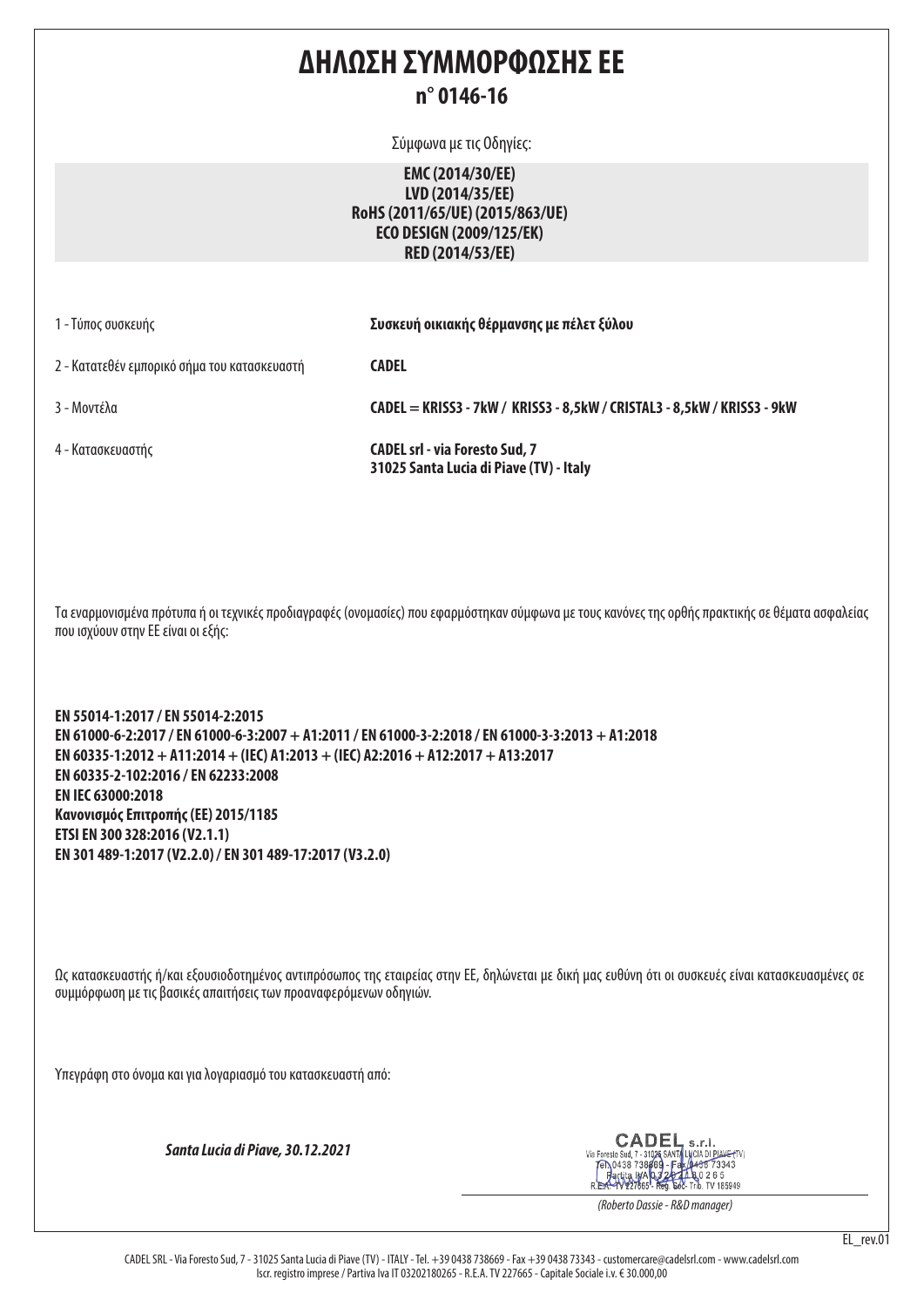## **DEKLARACJA ZGODNOŚCI UE n° 0146-16**

Zgodnie z dyrektywami:

**EMC (2014/30/UE) LVD (2014/35/UE) RoHS (2011/65/UE) (2015/863/UE) ECO DESIGN (2009/125/WE) RED (2014/53/UE)**

|  | 1 - Rodzaj urządzenia |  |
|--|-----------------------|--|
|  |                       |  |

Urządzenie do ogrzewania gospodarstw domowych zasilane pelletem drzewnym

2 - Zarejestrowany znak towarowy producenta **CADEL**

3 - Modele **CADEL = KRISS3 - 7kW / KRISS3 - 8,5kW / CRISTAL3 - 8,5kW / KRISS3 - 9kW**

4 - Producent **CADEL srl - via Foresto Sud, 7 31025 Santa Lucia di Piave (TV) - Italy**

Zharmonizowane normy lub specyfikacje techniczne (oznaczenia), które zostały zastosowane zgodnie z zasadami dobrych praktyk bezpieczeństwa obowiązujących w UE, to:

**EN 55014-1:2017 / EN 55014-2:2015 EN 61000-6-2:2017 / EN 61000-6-3:2007 + A1:2011 / EN 61000-3-2:2018 / EN 61000-3-3:2013 + A1:2018 EN 60335-1:2012 + A11:2014 + (IEC) A1:2013 + (IEC) A2:2016 + A12:2017 + A13:2017 EN 60335-2-102:2016 / EN 62233:2008 EN IEC 63000:2018 Rozporządzenie Komisji (UE) 2015/1185 ETSI EN 300 328:2016 (V2.1.1) EN 301 489-1:2017 (V2.2.0) / EN 301 489-17:2017 (V3.2.0)**

Jako producent i/lub autoryzowany przedstawiciel przedsiębiorstwa na terenie UE, oświadczam na własną odpowiedzialność, że urządzenia spełniają zasadnicze wymagania wyżej wymienionych dyrektyw.

Podpisano w imieniu i na rzecz producenta, przez:

*Santa Lucia di Piave, 30.12.2021*